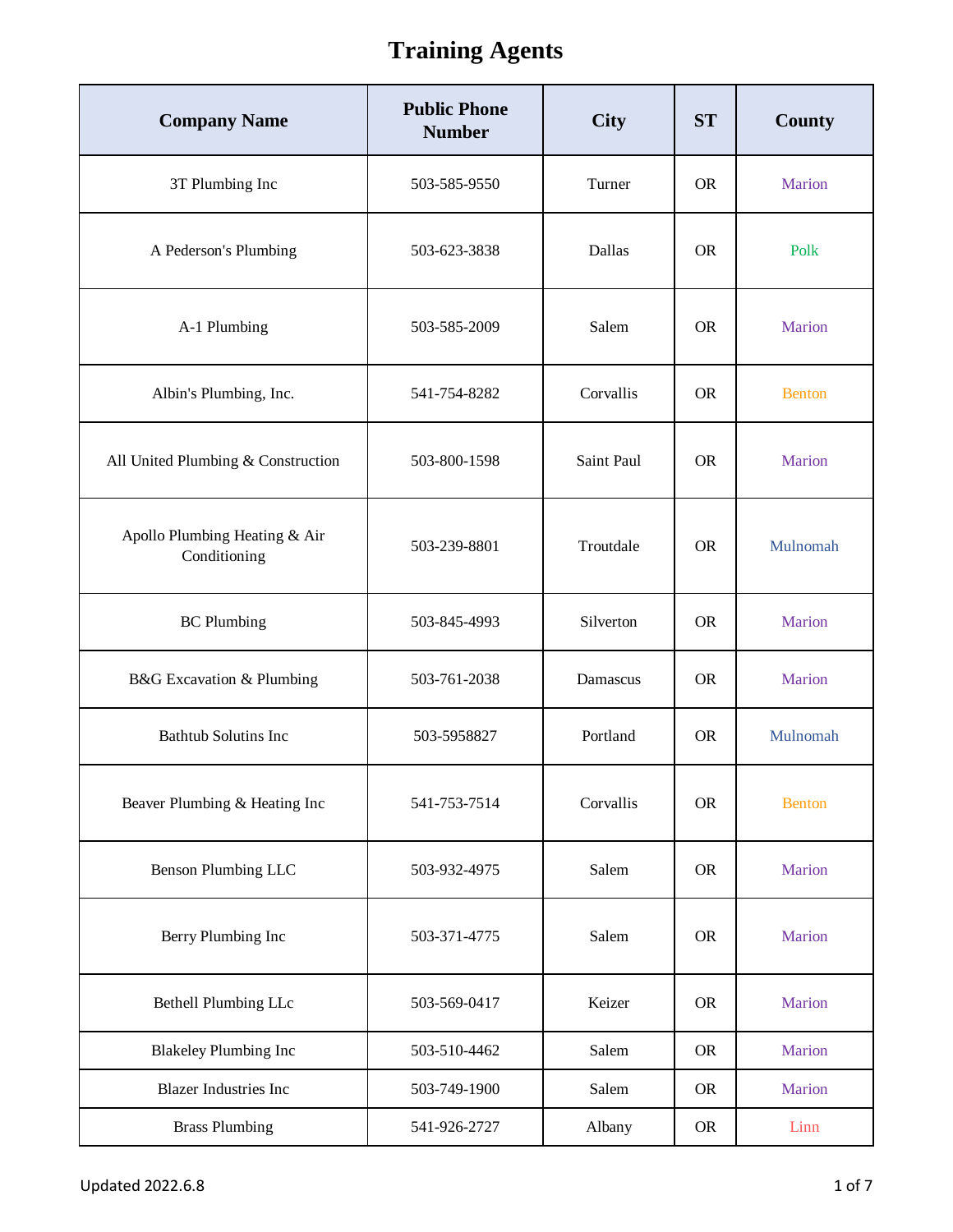| <b>Company Name</b>                 | <b>Public Phone</b><br><b>Number</b> | <b>City</b>       | <b>ST</b> | County        |
|-------------------------------------|--------------------------------------|-------------------|-----------|---------------|
| Buckmaster Pro Plumbing & Heating   | 541-451-5900                         | Lebanon           | <b>OR</b> | Linn          |
| Budget Rooter of Salem Inc          | 503-362-0325                         | Aumsville         | <b>OR</b> | Marion        |
| Caliber Plumbing & Mechanical Inc   | 503-206-7591                         | Portland          | <b>OR</b> | Mulnomah      |
| Camps Plumbing LLC                  | 541-298-2267                         | The Dalles        | <b>OR</b> | <b>Wasco</b>  |
| Cherry City Plumbing Inc            | 503-371-6141                         | Salem             | <b>OR</b> | Marion        |
| Complete Plumbing Systems Inc       | 541-791-2100                         | Albany            | <b>OR</b> | Linn          |
| Corbett Mechanical Inc              | 503-787-1099                         | <b>Falls City</b> | <b>OR</b> | Polk          |
| Donerite Plumbing & Drain LLC       | 503-364-2668                         | Salem             | <b>OR</b> | Marion        |
| <b>DSL Builders LLC</b>             | 503-710-1066                         | Salem             | <b>OR</b> | Marion        |
| <b>Eckhart Plumbing LLC</b>         | 971-701-0995                         | Salem             | <b>OR</b> | Marion        |
| <b>Emory Plumbing</b>               | None                                 | Salem             | <b>OR</b> | Marion        |
| <b>Evenflo Plumbing</b>             | 541-738-8853                         | Corvallis         | <b>OR</b> | <b>Benton</b> |
| Evergreen Plumbing & Mechanical LLC | 503-409-3567                         | Salem             | <b>OR</b> | Marion        |
| Fair Share Construction LLC         | 254-592-2892                         | Monmouth          | <b>OR</b> | Polk          |
| Forbes Plumbing LLC                 | 503-623-8595                         | Dallas            | <b>OR</b> | Polk          |
| Gagle's Heating                     | 503-581-2972                         | Salem             | <b>OR</b> | Marion        |
| Garcia Plumbing LLC                 | 503-871-4704                         | Independence      | <b>OR</b> | Polk          |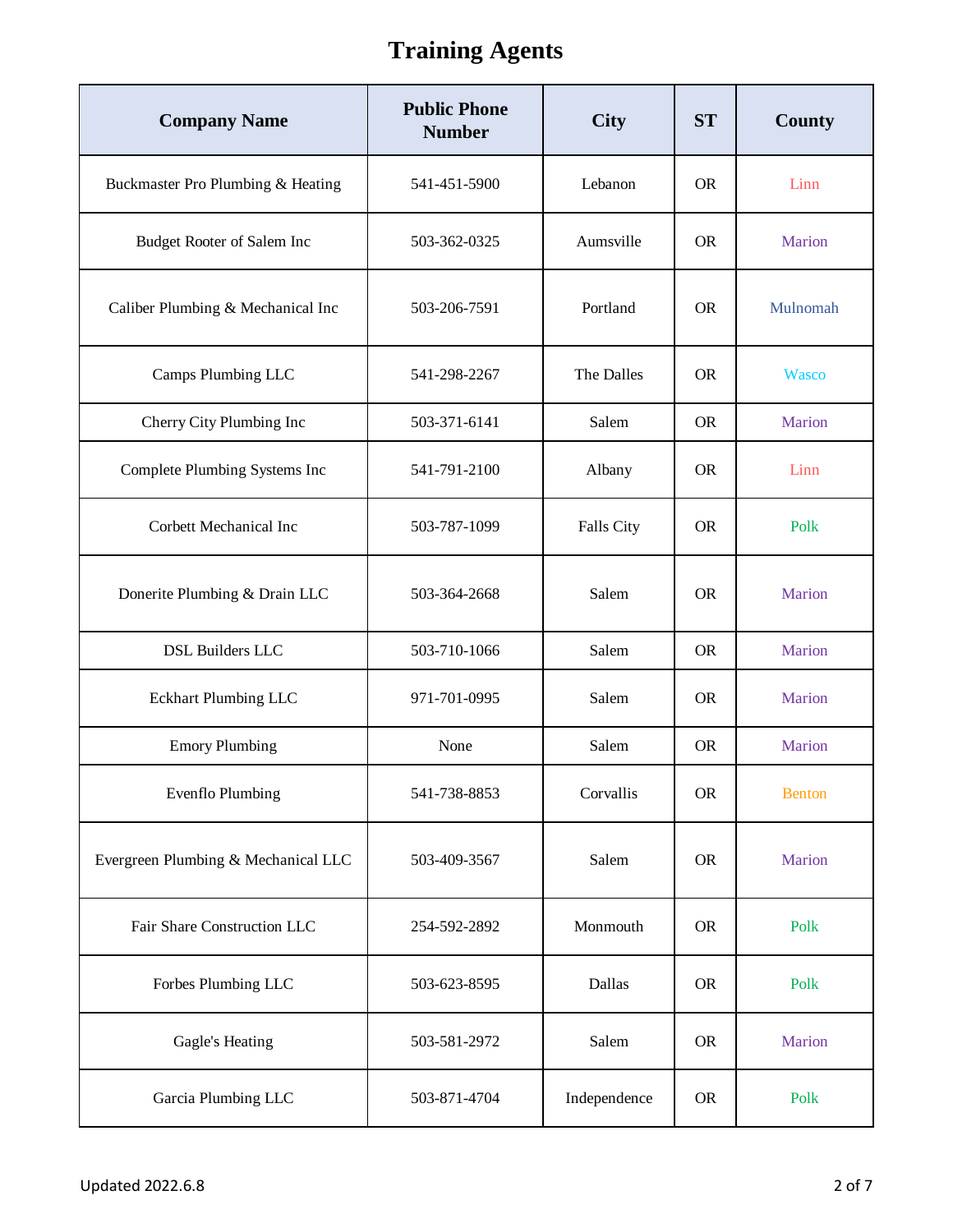| <b>Company Name</b>                 | <b>Public Phone</b><br><b>Number</b> | <b>City</b>  | <b>ST</b> | <b>County</b> |
|-------------------------------------|--------------------------------------|--------------|-----------|---------------|
| Gemini Corp                         | 541-466-5959                         | Brownsville  | <b>OR</b> | Linn          |
| Go Plumbing & Heating Inc           | 503-507-5350                         | Stayton      | <b>OR</b> | Marion        |
| Hammerquist Inc                     | 541-754-9211                         | Corvallis    | <b>OR</b> | <b>Benton</b> |
| Hillside Plumbing, LLC              | 971-701-3414                         | Turner       | <b>OR</b> | Marion        |
| Hilltop Plumbing LLC                | 503-871-1498                         | Dallas       | <b>OR</b> | Polk          |
| HR Mechanical Services LLC          | 541-259-1867                         | Lebanon      | <b>OR</b> | Linn          |
| <b>Huff Plumbing</b>                | 971-241-0027                         | McMinniville | <b>OR</b> | Yamhill       |
| Hydro Temp Mechanical Inc           | 503-582-8525                         | Wilsonville  | <b>OR</b> | Clackamas     |
| II-S Mechanical Inc                 | 503-769-3738                         | Jefferson    | <b>OR</b> | Marion        |
| Innovative Plumbing and Mechanical  | 541-704-2400                         | Albany       | <b>OR</b> | Linn          |
| ISO Plumbing & Mechanical LLC       | 541-401-7336                         | Lebanon      | <b>OR</b> | Linn          |
| Jack Wallace Plumbing Inc           | 541-401-7336                         | The Dalles   | <b>OR</b> | <b>Wasco</b>  |
| Jamieson & Marshall Inc             | 541-384-2774                         | Condon       | <b>OR</b> | Gilliam       |
| JC Plumbing LLC                     | 503-550-4873                         | McMinniville | <b>OR</b> | Marion        |
| Jet Industries Inc                  | 503-363-2334                         | Salem        | <b>OR</b> | Marion        |
| Jim's Plumbing Troubleshooters, Inc | 503-831-1053                         | Dallas       | <b>OR</b> | Polk          |
| John's Waterproofing CO             | 503-873-5650                         | Silverton    | <b>OR</b> | Marion        |
| Joling Enterprises LLC              | 541-531-1233                         | Albany       | <b>OR</b> | Linn          |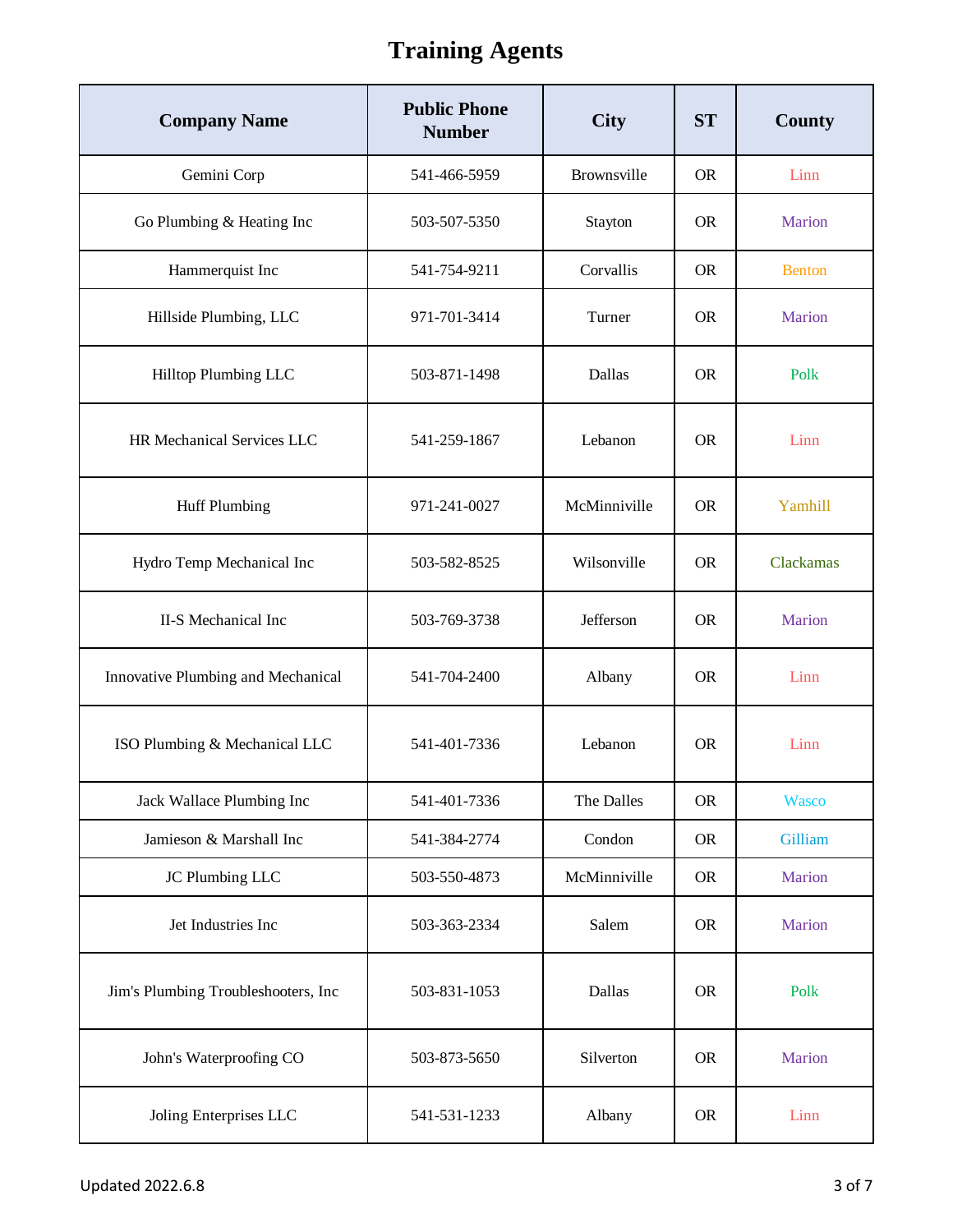| <b>Company Name</b>               | <b>Public Phone</b><br><b>Number</b> | <b>City</b>       | <b>ST</b> | <b>County</b> |
|-----------------------------------|--------------------------------------|-------------------|-----------|---------------|
| Judson's Inc                      | 503-363-4141                         | Salem             | <b>OR</b> | Marion        |
| Lebanon Servco Inc                | 541-451-5090                         | Lebanon           | <b>OR</b> | Linn          |
| Leftco Inc                        | 503-507-9239                         | Salem             | <b>OR</b> | Marion        |
| Lifeworks Plumbing Inc            | 503-390-1233                         | Keizer            | <b>OR</b> | Marion        |
| Lincoln Plumbing Inc              | 541-565-7576                         | Newport           | <b>OR</b> | Lincoln       |
| Linn-Benton Plumbing LLC          | 541-905-7800                         | Scio              | <b>OR</b> | Linn          |
| Lovett Inc                        | 503-548-0033                         | Portland          | <b>OR</b> | Mulnomah      |
| <b>Lundell Plumbing</b>           | 541-296-3717                         | The Dalles        | <b>OR</b> | Wasco         |
| McKillips Plumbing LLC            | 503-868-1139                         | <b>Saint Paul</b> | <b>OR</b> | Marion        |
| Midway Plumbing Inc               | 541-928-7927                         | Albany            | <b>OR</b> | Linn          |
| Mill Creek Plumbing LLC           | 541-980-4535                         | The Dalles        | <b>OR</b> | <b>Wasco</b>  |
| Modern Building Systems           | 503-749-4949                         | Aumsville         | <b>OR</b> | Marion        |
| Mr Rooter Plumbing                | 503-538-7900                         | Newberg           | <b>OR</b> | Yamhill       |
| Newport Plumbing Inc              | 541-265-7030                         | Newport           | <b>OR</b> | Yamhill       |
| Nofco Plumbing LLC                | 541-974-7929                         | Tangent           | <b>OR</b> | Linn          |
| Noordam Plumbing Inc              | 503-508-3632                         | Salem             | <b>OR</b> | <b>Benton</b> |
| North Point Plumbing LLC          | 541-974-7935                         | Albany            | <b>OR</b> | <b>Benton</b> |
| On Track Plumbing                 | 541-233-8835                         | Aumsville         | <b>OR</b> | Marion        |
| Oregon Cascade Plumbing & Heating | 503-588-0355                         | Salem             | <b>OR</b> | Marion        |
| Oregon Coast Pipe Fitters         | 541-905-2708                         | Newport           | <b>OR</b> | Lincoln       |
| Out West Plumbing Inc             | 503-508-7126                         | Dallas            | <b>OR</b> | Polk          |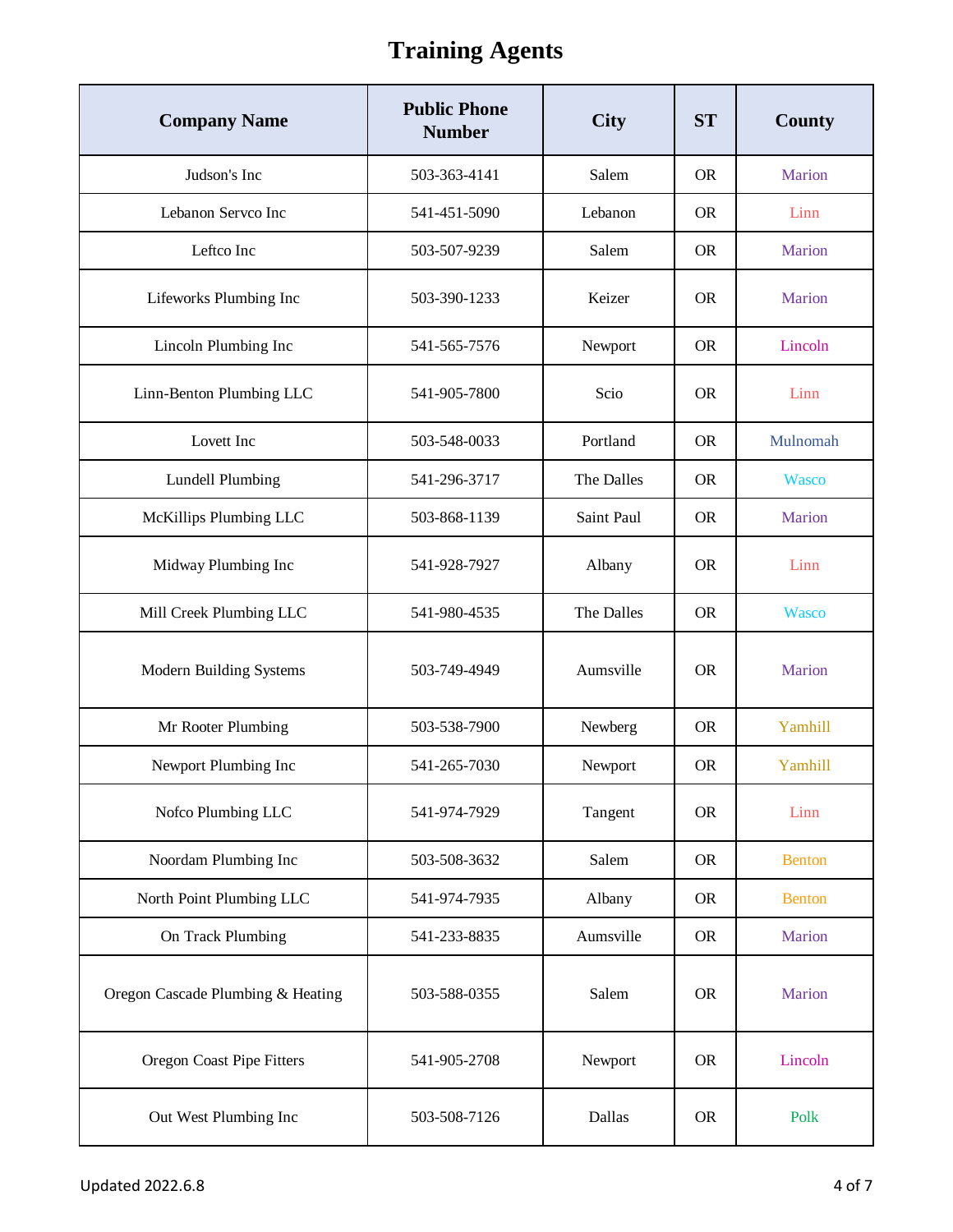| <b>Company Name</b>                 | <b>Public Phone</b><br><b>Number</b> | <b>City</b>  | <b>ST</b> | <b>County</b> |
|-------------------------------------|--------------------------------------|--------------|-----------|---------------|
| Pebbles Plumbing and Mech LLC       | 541-270-6644                         | Siletz       | <b>OR</b> | Lincoln       |
| Pipewerks                           | 503-884-0829                         | Turner       | <b>OR</b> | Lincoln       |
| Pittman Plumbing and Heating        | 503-751-1512                         | Dallas       | <b>OR</b> | Polk          |
| Plumbers Northwest Inc              | 503-364-2896                         | Salem        | <b>OR</b> | Marion        |
| Plumbing 101 LLC                    | 541-614-1344                         | Lincoln City | <b>OR</b> | Lincoln       |
| Plumbing Concepts Inc               | 503-449-0026                         | Clackamas    | <b>OR</b> | Clackamas     |
| Plumbing Pros Inc                   | 541-971-1624                         | Tangent      | <b>OR</b> | Linn          |
| Precision Plumbing Works LLC        | 503-858-2537                         | Salem        | <b>OR</b> | Marion        |
| Premium NW Services                 | 503-779-9012                         | Salem        | <b>OR</b> | Marion        |
| Proline Plumbing LLC                | 877-376-2713                         | Vancouver    | <b>WA</b> | Clark         |
| Pure Inc                            | 503-463-6348                         | Jefferson    | <b>OR</b> | Marion        |
| <b>Quality West Plumbing LLC</b>    | 971-312-1174                         | McMinnville  | <b>OR</b> | Marion        |
| R&R General Contractors Inc         | 503-586-0388                         | Salem        | <b>OR</b> | Marion        |
| Rau Plumbing                        | 541-265-9660                         | Newport      | <b>OR</b> | Lincoln       |
| Reliant K Plumbing Inc              | 503-999-2203                         | Salem        | <b>OR</b> | Marion        |
| RG Smith Electrical Contracting Inc | 541-754-0880                         | Corvallis    | <b>OR</b> | <b>Benton</b> |
| Ridgeline Plumbing                  | 541-467-2971                         | Dufur        | <b>OR</b> | <b>Wasco</b>  |
| Rod Stutzman Plumbing LLC           | 541-220-7800                         | Albany       | <b>OR</b> | <b>Benton</b> |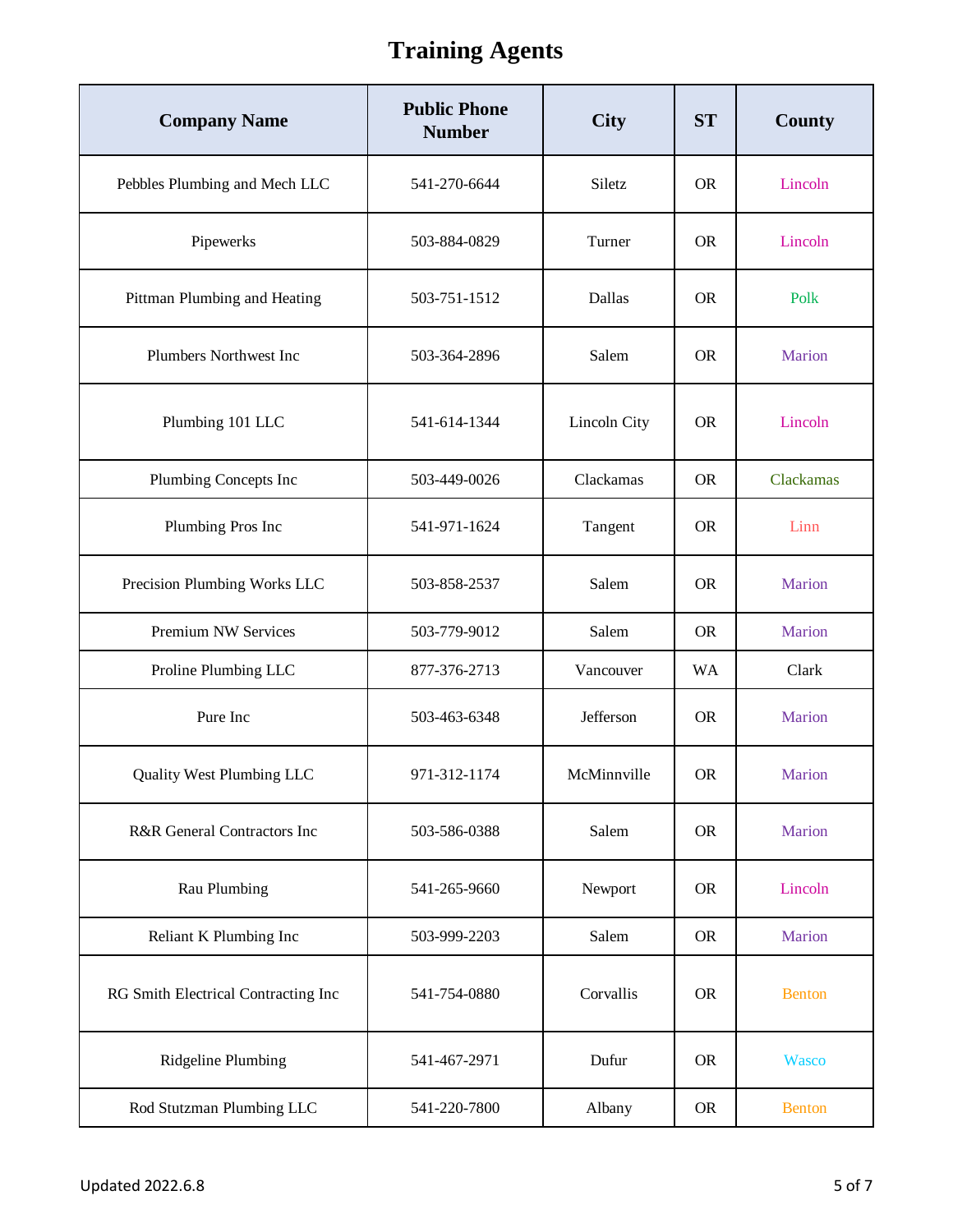| <b>Company Name</b>                | <b>Public Phone</b><br><b>Number</b> | <b>City</b> | <b>ST</b> | County        |
|------------------------------------|--------------------------------------|-------------|-----------|---------------|
| Rod's Plumbing LLC                 | 503-586-4475                         | Salem       | <b>OR</b> | Marion        |
| Ron Knight Plumbing                | 541-928-7279                         | Albany      | <b>OR</b> | <b>Benton</b> |
| Roth Heating & Cooling             | 503-266-1249                         | Canby       | <b>OR</b> | Clackamas     |
| Roto Rooter Service's Company      | 971-286-8487                         | Wilsonville | <b>OR</b> | Clackamas     |
| Sky Heating & Air Conditioninig    | 503-523-6790                         | Tualatin    | <b>OR</b> | Washington    |
| Slayden Construction               | 503-769-1969                         | Stayton     | <b>OR</b> | Marion        |
| Spaniols Inc                       | 503-769-2820                         | Stayton     | <b>OR</b> | Marion        |
| <b>Stutzman Services Inc</b>       | 541-928-8942                         | Albany      | <b>OR</b> | <b>Benton</b> |
| Superior Plumbing of Oregon Inc    | 503-984-1347                         | Woodburn    | <b>OR</b> | Marion        |
| Terry L Layton                     | 503-910-4786                         | Salem       | <b>OR</b> | Marion        |
| <b>Terry Massey Plumbing</b>       | 503-997-0324                         | Clackamas   | <b>OR</b> | Clackamas     |
| Thrasher Plumbing LLC              | 971-707-1896                         | Salem       | <b>OR</b> | Marion        |
| TIC Building LLC                   | 503-991-2317                         | Salem       | <b>OR</b> | Marion        |
| Tip Top Plumbing Inc               | 503-580-1458                         | Salem       | <b>OR</b> | Marion        |
| Town & Country Plumbing Inc        | 503-362-8008                         | Salem       | <b>OR</b> | Marion        |
| Two Dogs Plumbing & Drain Cleaning | 541-980-3867                         | The Dalles  | <b>OR</b> | <b>Wasco</b>  |
| Vicon Mechanical Contractor Inc    | 503-589-7101                         | Salem       | <b>OR</b> | Marion        |